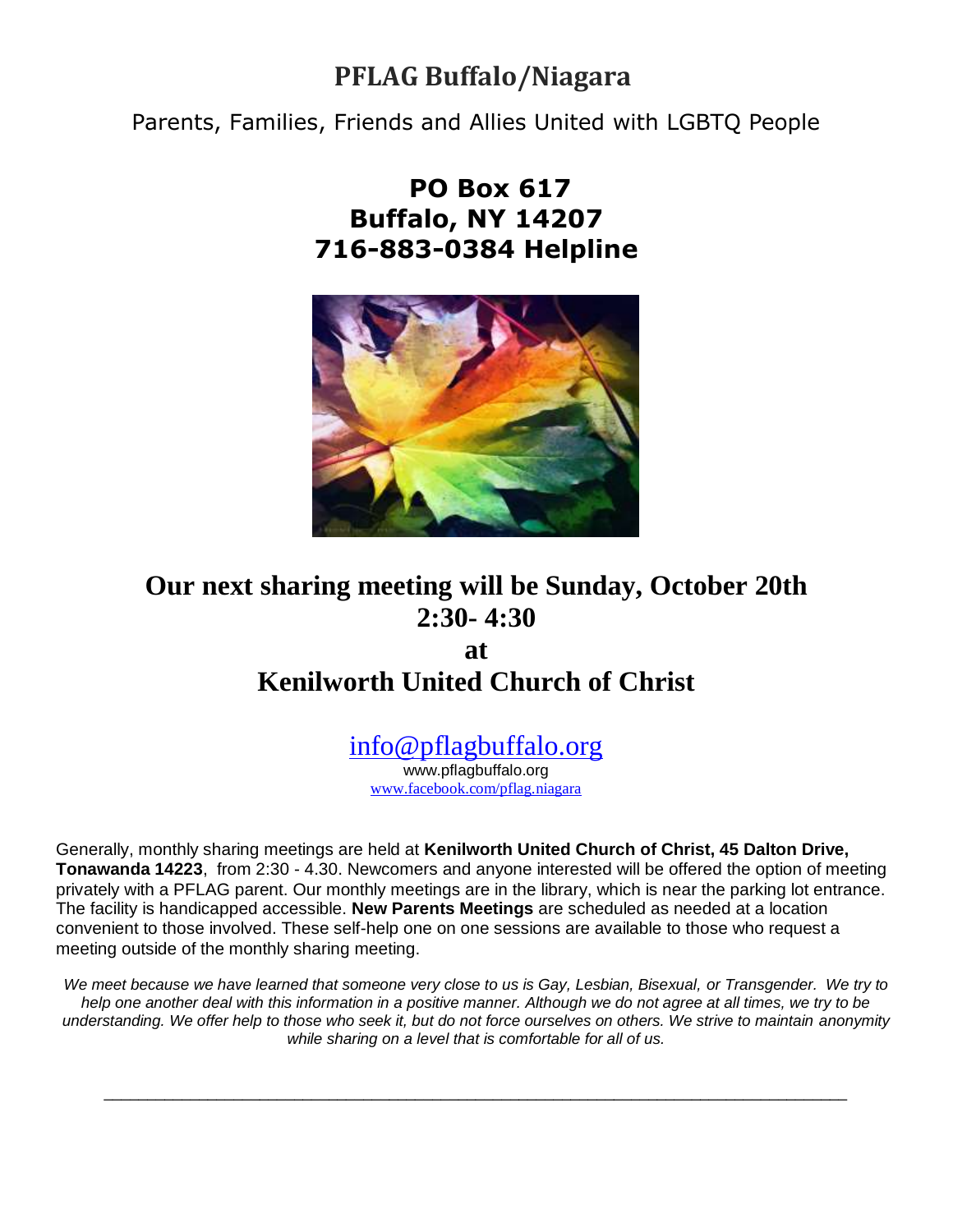# *PFLAG NEWS AND UPDATES*



PFLAG and the Buffalo and Erie County Library are highlighting fiction and non-fiction LGBTQ-themed books this October. Please look for our display at the Central Library downtown during this month. Stop by to check out a book or two!